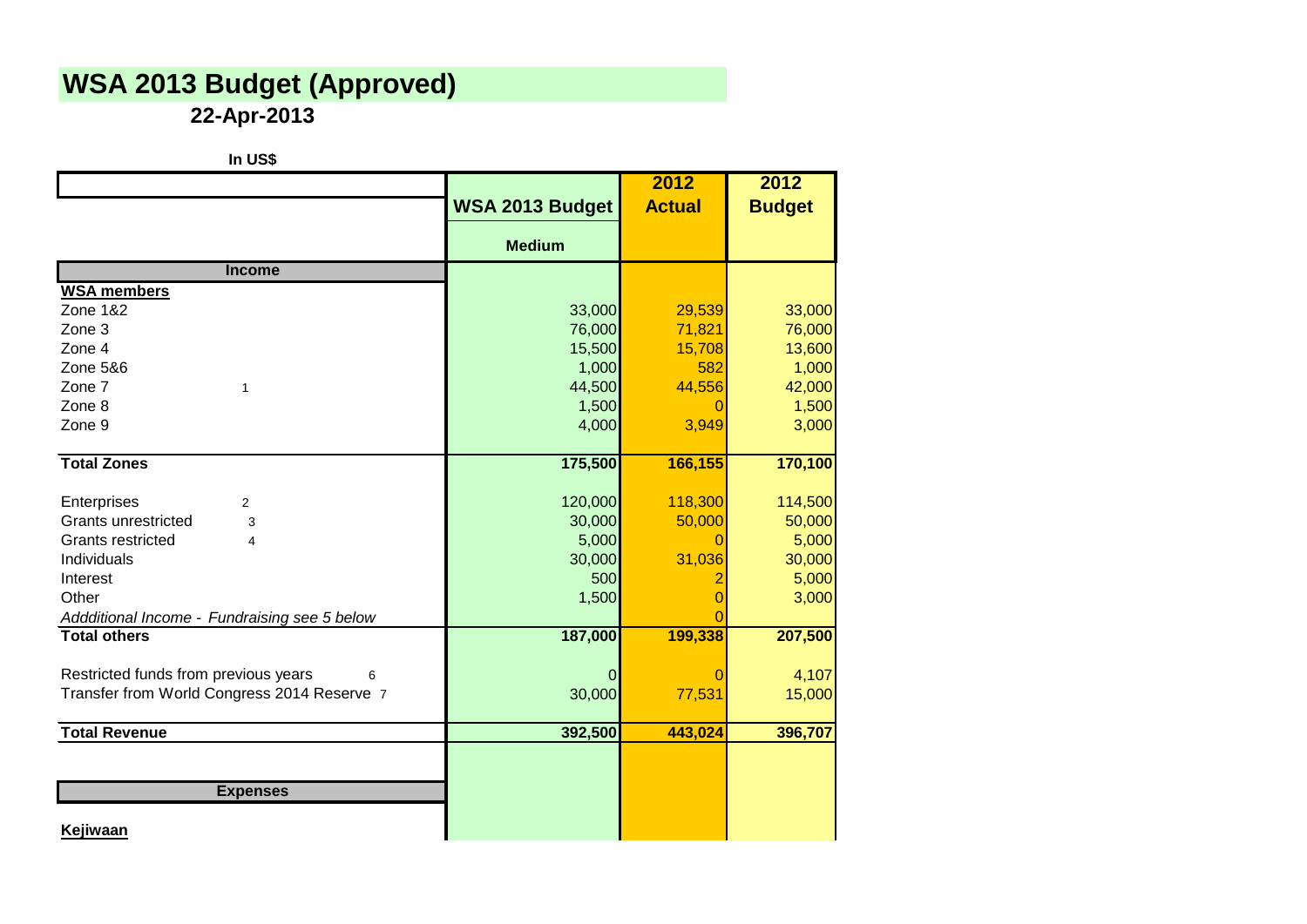|                                                      |                        | 2012          | 2012          |
|------------------------------------------------------|------------------------|---------------|---------------|
|                                                      | <b>WSA 2013 Budget</b> | <b>Actual</b> | <b>Budget</b> |
|                                                      |                        |               |               |
|                                                      | <b>Medium</b>          |               |               |
| Area 1                                               | 30,000                 | 31,139        | 30,000        |
| Area 2                                               | 38,000                 | 45,068        | 38,000        |
| Area 3                                               | 30,000                 | 26,730        | 30,000        |
| Ibu Rahayu                                           | 12,520                 | 12,520        | 12,520        |
| <b>Total Kejiwaan</b>                                | 110,520                | 115,457       | 110,520       |
|                                                      |                        |               |               |
| <b>Media Unit</b>                                    |                        |               |               |
| SPI                                                  | 30,000                 | 30,000        | 30,000        |
| Publication of Bapak's Volumes in Spanish            | 5,000                  | 5,060         | 5,000         |
| Translations (WSA+other docs into 5 languages) 8     | 8,000                  | 6,188         | 8,000         |
| <b>WSA Archives: Running Costs</b><br>9              | 51,730                 | 44,009        | 30,000        |
| <b>WSA Archives: Projects</b><br>9                   | 64,500                 | 0             |               |
| HoS<br>10                                            | 8,000                  | 8,000         | 8,000         |
| <b>Total MU</b>                                      | 167,230                | 93,257        | 81,000        |
|                                                      |                        |               |               |
| <b>Human Activities</b>                              |                        |               |               |
| CSP (Care Support Program) Subud Emergency Fund      | 9,000                  | 6,756         | 12,500        |
| CSP (Care Support Program) Subud Education Fund      | 7,000                  | 6,694         |               |
| <b>SICA</b>                                          | 15,000                 | 15,000        | 15,000        |
| <b>SDIA</b>                                          | 2,500                  | 2,500         | 2,500         |
| <b>SYAI Travel</b><br>12                             | 8,000                  | 4,291         | 6,000         |
| <b>SYAI Projects</b><br>12                           | 6,000                  | 115           | 6,000         |
| <b>SESI</b><br>13                                    | 5,500                  | 9,300         | 5,500         |
| <b>SIHA</b><br>14                                    | 2,500                  | $\mathbf 0$   | 2,500         |
| Grants to zones                                      | 12,000                 | 1,150         | 10,000        |
| PR/Websites/Communications<br>15                     | 13,000                 | 8,198         | 10,000        |
| <b>WSHPP</b><br>16                                   | 5,000                  | 1,066         | 6,475         |
| Amanecer Support<br>17                               | 2,500                  |               |               |
| Travel subsidies for youth & adults to attend events | O                      |               |               |
| <b>Total HA</b>                                      | 88,000                 | 55,070        | 76,475        |
|                                                      |                        |               |               |
| <b>Total program expenses</b>                        | 365,750                | 263,784       | 267,995       |
|                                                      |                        |               |               |
| <b>Supporting Services</b>                           |                        |               |               |
| WSA Chair remun.                                     | 0                      | 0             |               |
| WSA Chair/DChair expenses                            | 13,000                 | 12,085        | 10,000        |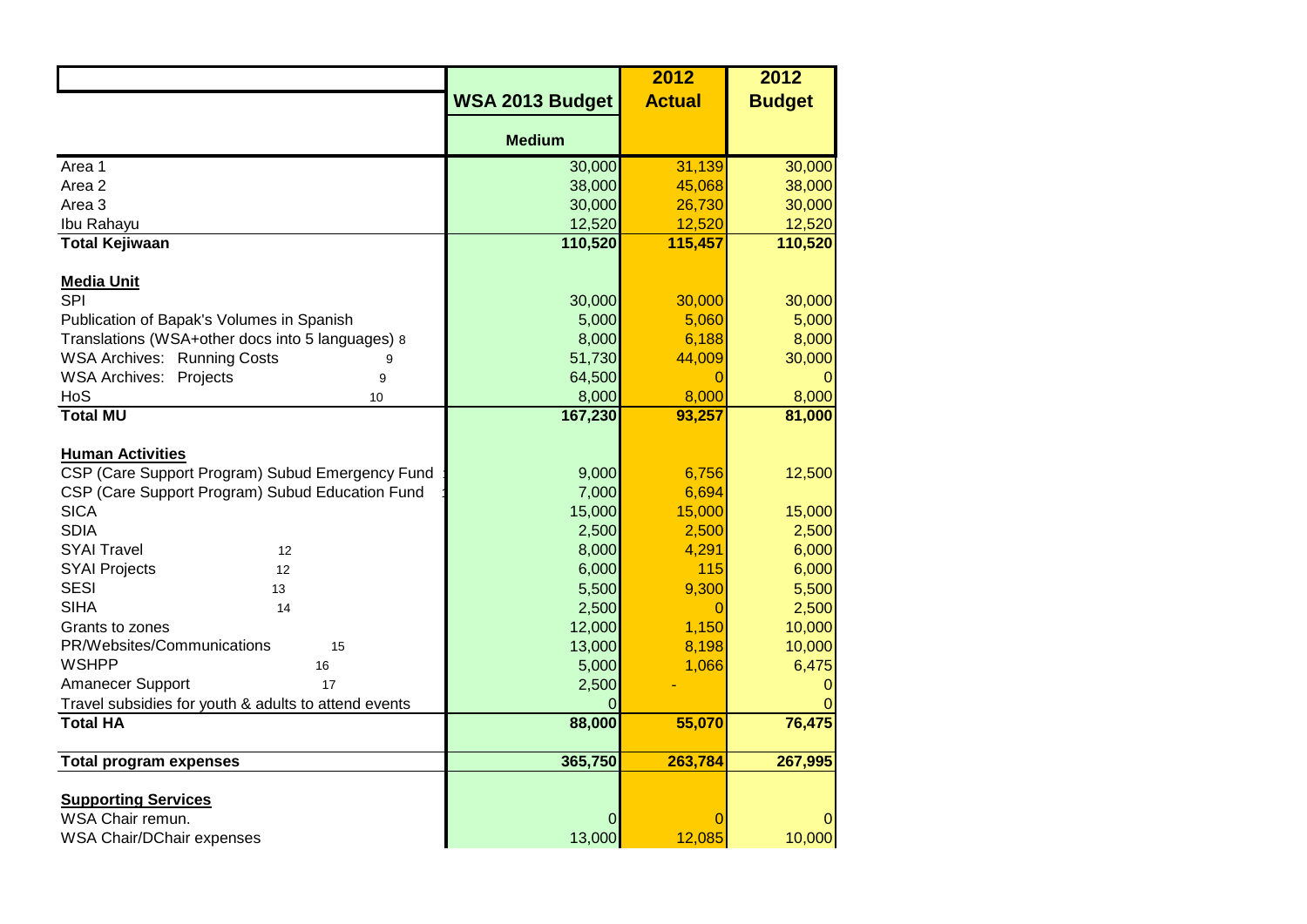|                                                                                |    |                        | 2012           | 2012             |
|--------------------------------------------------------------------------------|----|------------------------|----------------|------------------|
|                                                                                |    | <b>WSA 2013 Budget</b> | <b>Actual</b>  | <b>Budget</b>    |
|                                                                                |    | <b>Medium</b>          |                |                  |
| <b>Zonal Representatives</b>                                                   | 18 | 26,000                 | 13,877         | 24,000           |
| <b>WSC Meetings</b>                                                            | 19 | 27,000                 | 47,165         | 41,400           |
| WSA BoD conference calls                                                       |    | 1,500                  | 561            | 1,300            |
| <b>Total WSC</b>                                                               |    | 67,500                 | 73,688         | 76,700           |
| <b>WSA Executive:</b>                                                          |    |                        |                |                  |
| Remunerations                                                                  | 20 | 50,000                 | 50,930         | 52,200           |
| Travel, accomodation                                                           | 21 | 11,000                 | 9,385          | 11,000           |
| Office & admin expenses                                                        |    | 7,000                  | 6,080          | 6,700            |
| Bank charges                                                                   |    | 4,000                  | 2,812          | 4,000            |
| Legal fees                                                                     |    | 11,000                 | 525            | 15,000           |
| Various                                                                        |    | 2,000                  | 1,189          | 1,400            |
| <b>Currency differences</b>                                                    | 22 | 3,500                  | $-2,557$       |                  |
| Audit                                                                          |    | 5,000                  | 4,500          | 5,000            |
| <b>Total WSA Executive</b>                                                     |    | 93,500                 | 72,864         | 95,300           |
| <b>Pensions</b>                                                                | 23 | 17,485                 | 16,976         | 16,976           |
| <b>Total Supp. Services</b>                                                    |    | 178,485                | 163,528        | 188,976          |
| Contingency                                                                    |    | 1,000                  |                | 1,500            |
| World Congress 2014 Advances                                                   | 24 | 30,000                 | 77,531         | 15,000           |
| <b>Total expenses</b>                                                          |    | 575,235                | 504,843        | 473,471          |
|                                                                                |    |                        |                |                  |
| <b>Surplus/deficit before Fundraising &amp;/or Transfers</b>                   |    | $-182,735$             | $-61,819$      | $-76,764$        |
| <b>Fundraising Target</b><br>5<br><b>Transfer from Unrestricted Net Assets</b> |    | 182,735<br>0           | 61,819         | 76,764           |
| <b>Surplus / Deficit after Fundraising &amp; Transfers</b>                     |    | $\mathbf{0}$           | $\overline{0}$ | $\boldsymbol{0}$ |

## **Notes:**

1 Zone 7 commitment for 2012 was \$42,000 (Including Subud Canada pledge of \$13,000 for 2012)

2 Indonesian enterprise donated \$1,700 to be used for SESI in 2013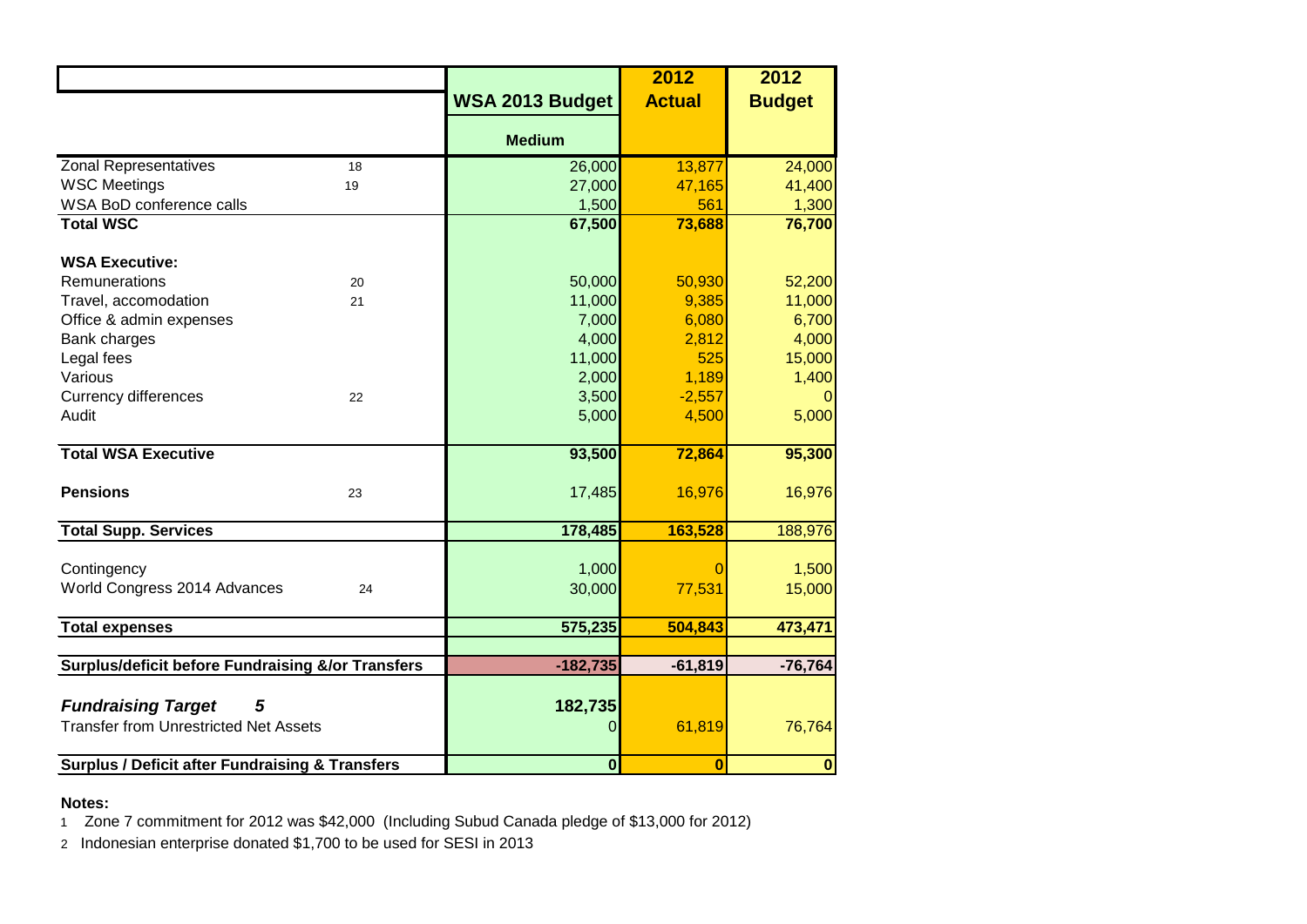|                                                                                                                                                                     |                        | 2012          | 2012          |                                                                                                                                                        |
|---------------------------------------------------------------------------------------------------------------------------------------------------------------------|------------------------|---------------|---------------|--------------------------------------------------------------------------------------------------------------------------------------------------------|
|                                                                                                                                                                     | <b>WSA 2013 Budget</b> | <b>Actual</b> | <b>Budget</b> |                                                                                                                                                        |
|                                                                                                                                                                     | <b>Medium</b>          |               |               |                                                                                                                                                        |
| 3 Grants unrestricted: MSF with their reduced income, is no longer in a position to grant \$50,000 to WSA. For 2013 their grant is a total of \$30,000:             |                        |               |               |                                                                                                                                                        |
| IH Travel \$20,000 Other WSA programs \$10,000                                                                                                                      |                        |               |               |                                                                                                                                                        |
| 4 Grants restricted: \$5,000 per year from GHFP earmarked for WSHPP until 2014 Subud World Congress                                                                 |                        |               |               |                                                                                                                                                        |
| 5 Fundraising: See explanation below in green                                                                                                                       |                        |               |               |                                                                                                                                                        |
| 6 Restricted funds from previous years:                                                                                                                             |                        |               |               |                                                                                                                                                        |
| 7 World Congress Advance is a straight offset (same \$ in, same \$ out), so doesn't change the overall budget result                                                |                        |               |               |                                                                                                                                                        |
| 8 Translations (WSA+other docs into 5 languages). Spanish: Paloma requests Euro 3,600 = approx USD 4,800 pa                                                         |                        |               |               |                                                                                                                                                        |
| French: Arnaud de Lune \$1,640 Russian: Marsiya \$290 Indonesian: Mardiana \$250                                                                                    |                        |               |               |                                                                                                                                                        |
| DVD Subtitling (all languages): Raimundo Olivares \$300 Other/contingency: \$720 = Total \$8,000                                                                    |                        |               |               |                                                                                                                                                        |
| Includes some costs for interpreting at council (WSC) meetings                                                                                                      |                        |               |               |                                                                                                                                                        |
| 9 WSA Archives includes: Current Year Projects \$64,500 Running Costs \$51,730 = Total Archives \$116,230<br>Running Costs: Includes Amalijah's \$20,000 honorarium |                        |               |               |                                                                                                                                                        |
| WSA is now responsible for the total WSA Archives fundraising of this \$116,230 amount                                                                              |                        |               |               |                                                                                                                                                        |
| WSA Archives Memnon Phase relates to 2011 & 2012                                                                                                                    |                        |               |               |                                                                                                                                                        |
| 10 History of Subud (HoS): \$2,500 for HOS Books 1 & 3. \$5,500 for digitization of HOS interviews (continuing work from 2012)                                      |                        |               |               |                                                                                                                                                        |
| 11 CSP: Considerable extra educational & emergency requests for 2013 have been received                                                                             |                        |               |               |                                                                                                                                                        |
| 12 SYAI previously split into SYAI Travel & SYAI Projects to give greater transparency                                                                              |                        |               |               |                                                                                                                                                        |
| \$2000 additional travel for 2013 to attend Puebla planning meetings for World Congress 2014                                                                        |                        |               |               |                                                                                                                                                        |
| 13 Enterprises: \$1,700 donated by Indonesian enterprise towards SESI funding for 2013                                                                              |                        |               |               |                                                                                                                                                        |
| 14 SIHA added as a partner organisation in June 2011, to be officially ratified at 2014 World Congress. Given budget for first time in 2012                         |                        |               |               |                                                                                                                                                        |
| 15 PR/Websites/Communications: WSA to produce materials/information about Subud for use outside (& within) Subud.                                                   |                        |               |               |                                                                                                                                                        |
| Also funds WSA newsletters, websites (subud.org / subud.com / subudworldnews.com / subud.tv), production of WSA Annual Report, & communications                     |                        |               |               |                                                                                                                                                        |
| Includes such annual costs as: WSA Newsletters in a number of languages \$4,500 Annual Report \$1,900                                                               |                        |               |               |                                                                                                                                                        |
| 16 WSHPP grant of \$5,000 per year from GHFP earmarked for WSHPP until 2014 Subud World Congress                                                                    |                        |               |               |                                                                                                                                                        |
| 17 Amanecer Support: To support Elias & Amanecer Task Force in helping resolve the issues facing Amanecer (Proposed by Mauricio)                                    |                        |               |               |                                                                                                                                                        |
| 18 Zonal Representatives:                                                                                                                                           |                        |               |               |                                                                                                                                                        |
| 19 WSC 2013 meeting Poio: Estimate is: \$27,000 for accommodation, food, facilities & admin - for around 39 people (35 council + executive) for 9-12days            |                        |               |               |                                                                                                                                                        |
| Accom/food cost €43 pp per night (\$56.36) based on sharing a twin room                                                                                             |                        |               |               |                                                                                                                                                        |
| \$45,000 for Airfares (26 $@$ \$1,500 + 12 $@$ \$500)                                                                                                               |                        |               |               |                                                                                                                                                        |
| Total Estimated cost of 2013 WSC Meeting in Poio, Spain will be around \$72,000 (Airfares \$45,000 plus meeting costs \$27,000).                                    |                        |               |               |                                                                                                                                                        |
|                                                                                                                                                                     |                        |               |               | Airfares are mostly included in the individual budget line items such as: IHs, Zone Reps, SYIA, SICA, SESI, SDIA, SIHA, Archives, Travel/accommodation |
| <b>SUMMARY OF WSC 2012 Meeting COSTS:</b>                                                                                                                           |                        |               |               |                                                                                                                                                        |
| Actual Airfare Costs approx 37 @ US1500 = US\$55,500 Estimated                                                                                                      |                        |               |               |                                                                                                                                                        |
| Accommodation/food/facilities & admin = US\$44,326 Actual                                                                                                           |                        |               |               |                                                                                                                                                        |

 **Total 2012 WSC Meeting Cost - Vancouver = US\$99,823**